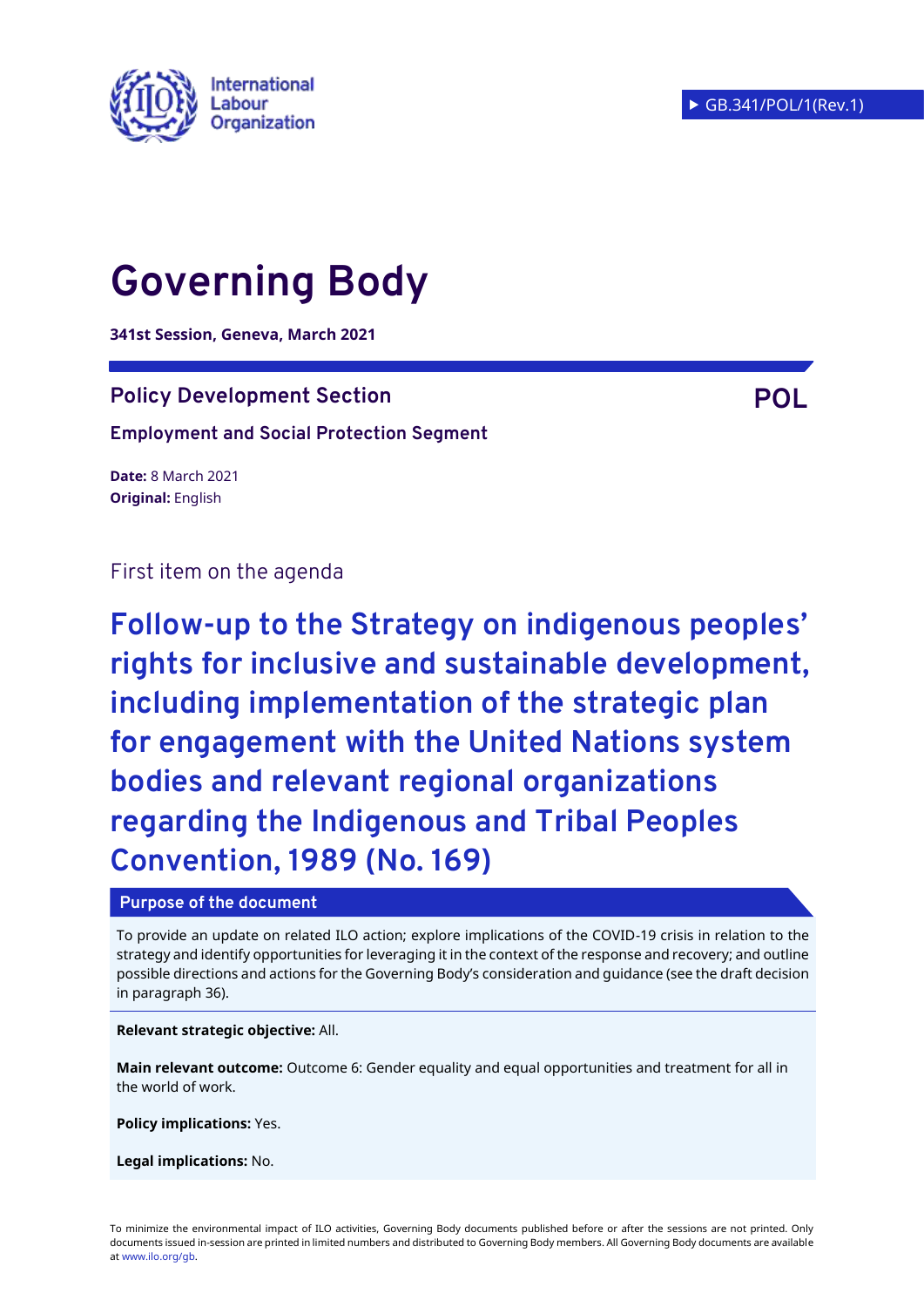**Financial implications:** No.

**Follow-up action required:** See section IV.

**Author unit:** Conditions of Work and Equality Department (WORKQUALITY).

**Related documents:** [GB.334/POL/2;](https://www.ilo.org/wcmsp5/groups/public/---ed_norm/---relconf/documents/meetingdocument/wcms_646042.pdf) [GB.334/PV;](https://www.ilo.org/wcmsp5/groups/public/---ed_norm/---relconf/documents/meetingdocument/wcms_677387.pdf) [GB.335/POL/2;](https://www.ilo.org/wcmsp5/groups/public/---ed_norm/---relconf/documents/meetingdocument/wcms_672870.pdf) [GB.335/PV.](https://www.ilo.org/wcmsp5/groups/public/---ed_norm/---relconf/documents/meetingdocument/wcms_713460.pdf)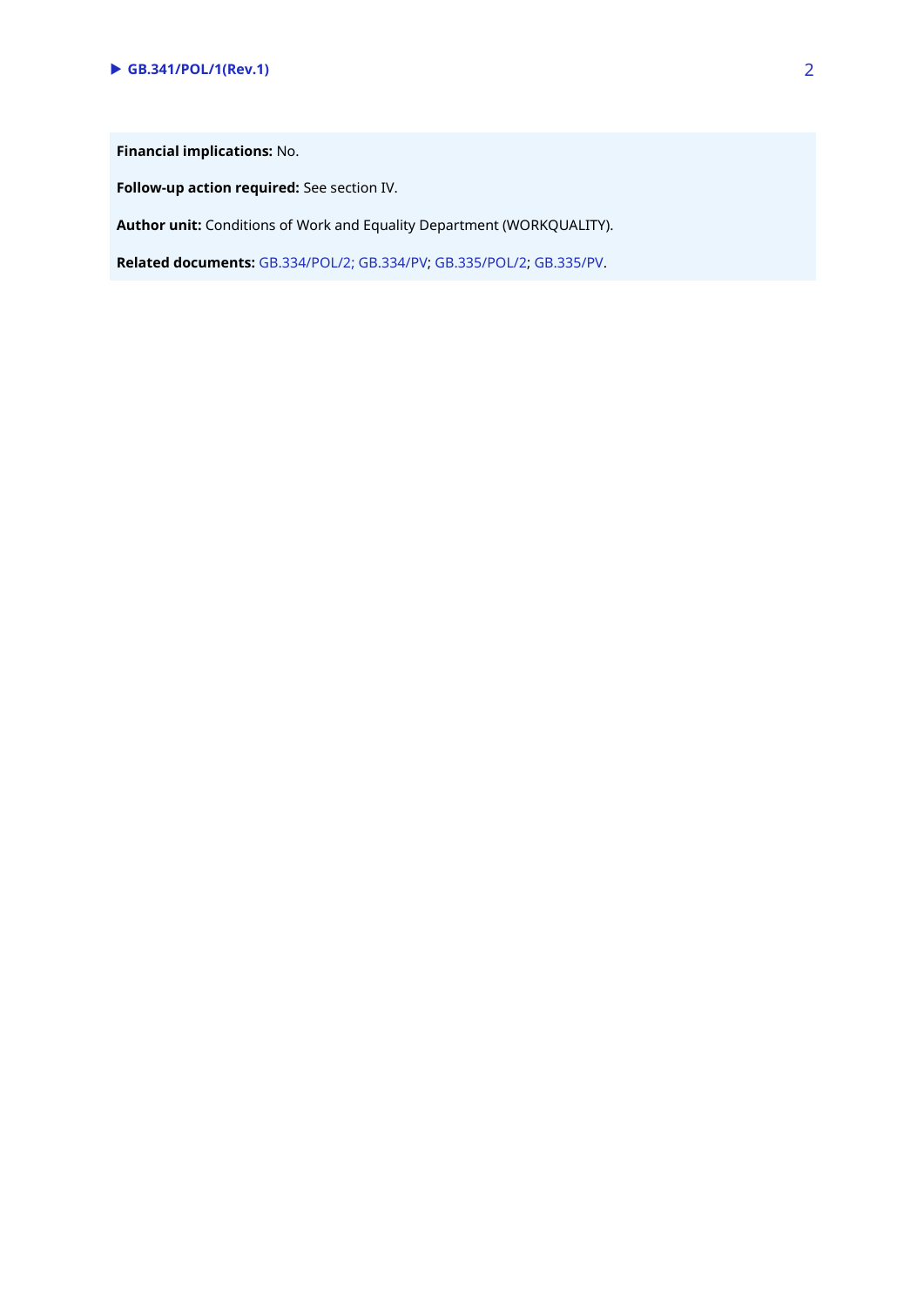## **Background**

- In 2015, the Governing Body endorsed a strategy to reinforce ILO action concerning  $1.$ indigenous and tribal peoples. <sup>1</sup> The strategy emphasizes the importance of promoting the rights of indigenous and tribal peoples as an integral part of inclusive and sustainable development, and, to this end, promotes the ratification and effective implementation of the Indigenous and Tribal Peoples Convention, 1989 (No. 169).
- The strategy is articulated in seven main blocks: (a) closing the data and knowledge 2. gap; (b) promoting Convention No. 169 and its implementation; (c) strengthening institutionalized dialogue, consultation and participation; (d) fundamental principles and rights at work, working conditions and livelihoods; (e) indigenous and tribal women; (f) extending social protection; and (g) partnerships.  $2$
- З. The Governing Body reviewed the strategy's implementation in October 2018  $^{\text{3}}$  and requested that ILO engagement with UN system bodies and regional organizations regarding Convention No. 169 be discussed more thoroughly at its March 2019 session. On that occasion, the Governing Body endorsed a strategic plan for engagement with these bodies. <sup>4</sup> To secure visibility of the Convention and clarity and understanding of its scope, the plan prioritized: active dissemination of ILO tools and guidance from the ILO supervisory bodies; dialogue with UN bodies and regional organizations; and initiatives to advance UN system-wide coherence and joint training activities.
- The COVID-19 pandemic and the resultant economic and labour market shocks have  $4.$ dramatically altered the path towards achieving the Sustainable Development Goals (SDGs). Indigenous and tribal peoples are being hit particularly hard by the pandemic and its socio-economic impacts. The Governing Body's review of the strategy is in line with the ILO Centenary Declaration for the Future of Work, which calls for a peoplecentred approach to the future of work, and reflects the UN system's focus on groups in vulnerable situations, upholding the principle of leaving no one behind.

## **The strategy in action**

#### **A. Closing the data and knowledge gap**

5. It is often difficult to monitor public policies intended to improve the socio-economic conditions of indigenous and tribal peoples owing to a lack of statistical data disaggregated by ethnicity and gender. The Office has, however, been able to prepare global and regional estimates of population, employment and poverty for indigenous and tribal peoples, based on various official data sources. <sup>5</sup>

<sup>1</sup> [GB.325/POL/2.](https://www.ilo.org/wcmsp5/groups/public/---ed_norm/---relconf/documents/meetingdocument/wcms_412809.pdf)

<sup>2</sup> [GB.334/POL/2,](https://www.ilo.org/wcmsp5/groups/public/---ed_norm/---relconf/documents/meetingdocument/wcms_646042.pdf) para. 8.

<sup>3</sup> GB.334/POL/2; [GB.334/PV.](https://www.ilo.org/wcmsp5/groups/public/---ed_norm/---relconf/documents/meetingdocument/wcms_677387.pdf)

<sup>4</sup> [GB.335/POL/2;](https://www.ilo.org/wcmsp5/groups/public/---ed_norm/---relconf/documents/meetingdocument/wcms_672870.pdf) [GB.335/PV.](https://www.ilo.org/wcmsp5/groups/public/---ed_norm/---relconf/documents/meetingdocument/wcms_713460.pdf)

<sup>5</sup> ILO, *[Implementing the Indigenous and Tribal Peoples Convention No. 169: Towards an](https://www.ilo.org/wcmsp5/groups/public/---dgreports/---dcomm/---publ/documents/publication/wcms_735607.pdf) inclusive, sustainable and just [future](https://www.ilo.org/wcmsp5/groups/public/---dgreports/---dcomm/---publ/documents/publication/wcms_735607.pdf)*, 2019.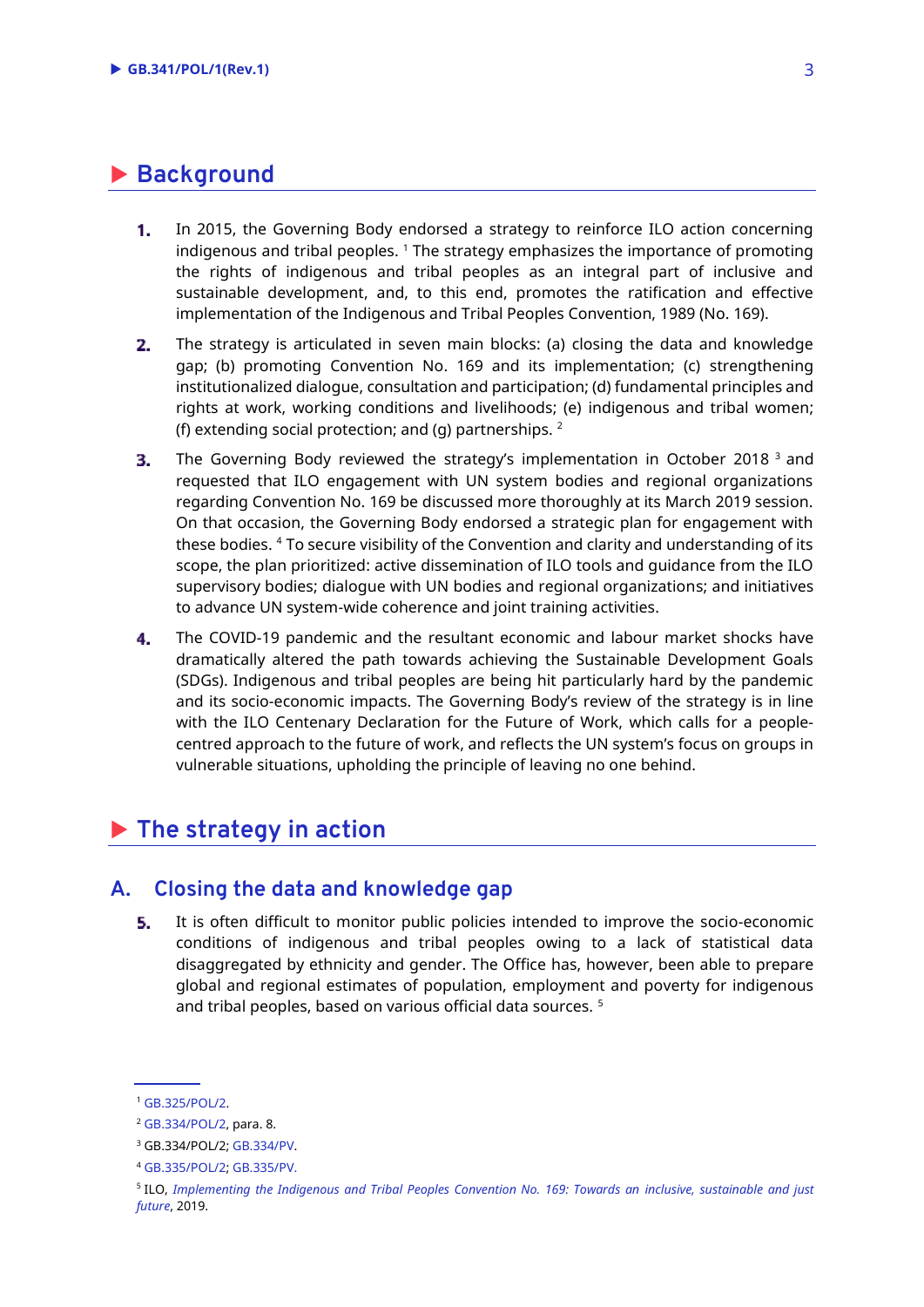- 6. According to those estimates, there are over 476 million indigenous and tribal peoples in the world, one third of whom live in Asia and the Pacific. Latin America and the Caribbean is the region with the highest number of indigenous and tribal peoples as a proportion of the total population. While indigenous and tribal women and men consistently showed higher employment rates than their non-indigenous counterparts, 86.3 per cent work in the informal economy and experience poor working conditions, including a 19 per cent ethnic wage gap. Among employed indigenous and tribal persons, almost 47 per cent have no education (53.5 per cent for women), compared to 17 per cent among the non-indigenous population (17.8 per cent for women). Indigenous and tribal peoples are nearly three times more likely to live in extreme poverty. Over 18 per cent of indigenous women live on less than US\$1.90 per day. <sup>6</sup>
- $7.$ Inequalities experienced by indigenous and tribal communities prior to COVID-19 are now also a factor behind the disproportionate impacts of the pandemic on many of these communities. Loss of income and livelihood, insufficient access to social protection including health services, food insecurity, reports of increasing violence and harassment against indigenous women, and interruption in education for indigenous children, are among the reported impacts.  $^7$  In order to monitor and respond to these impacts, the availability of meaningful data, disaggregated by gender and ethnicity, must be improved. Under outcome 6 of the programme and budget, the ILO supports, upon request, the strengthening of labour market data disaggregated by ethnicity and indigenous or tribal identity, in addition to other characteristics including gender and disability. <sup>8</sup>

### **B. Promoting Convention No. 169 and its implementation**

- 8. As called for by the Governing Body in March 2019, the 30th anniversary of Convention No. 169 was leveraged to raise the Convention's visibility as the only treaty open for ratification that specifically addresses the rights of indigenous and tribal peoples, and to raise awareness of its scope and of the obligations of ratifying Member States. During the anniversary year, several activities were undertaken across the ILO, UN and at the regional and country levels, to encourage implementation by ratifying Members, and to encourage others to consider ratification.
- 9. In April 2019, during the 18th session of the United Nations Permanent Forum on Indigenous Issues (UNPFII), the ILO organized a high-level event on Convention No. 169, at which the President of the UN General Assembly expressed strong support for efforts to promote the Convention. Participants, including the Minister of Culture of Peru, the Director-General of the National Institute of Indigenous Peoples of Mexico, employer and worker representatives from Guatemala and Chile, respectively, and a member of the Permanent Forum, shared their perspectives on lessons learned and the work still to be done. <sup>9</sup> An informal consultation on the strategy for action was also organized, to brief delegations from New York-based permanent missions to the UN of States that have

<sup>6</sup> ILO, *Implementing the Indigenous and Tribal Peoples Convention No. 169: Towards an inclusive, sustainable and just future*, 2019.

<sup>7</sup> ILO, [COVID-19 and the world of work: A focus on indigenous and tribal peoples,](https://www.ilo.org/wcmsp5/groups/public/---dgreports/---dcomm/documents/publication/wcms_746893.pdf) 2020; ILO/IWGIA, *[The impact of](https://www.ilo.org/wcmsp5/groups/public/---dgreports/---gender/documents/publication/wcms_757475.pdf)  [COVID-19 on indigenous communities: Insights from the Indigenous Navigator](https://www.ilo.org/wcmsp5/groups/public/---dgreports/---gender/documents/publication/wcms_757475.pdf)*, 2020.

<sup>&</sup>lt;sup>8</sup> See indicator 6.4.2 for outcome 6[, GB.337/PFA/1/1,](https://www.ilo.org/wcmsp5/groups/public/---ed_norm/---relconf/documents/meetingdocument/wcms_719163.pdf) table I.2.

<sup>9</sup> [https://www.ilo.org/newyork/events-and-meetings/WCMS\\_696178/lang--en/index.htm.](https://www.ilo.org/newyork/events-and-meetings/WCMS_696178/lang--en/index.htm)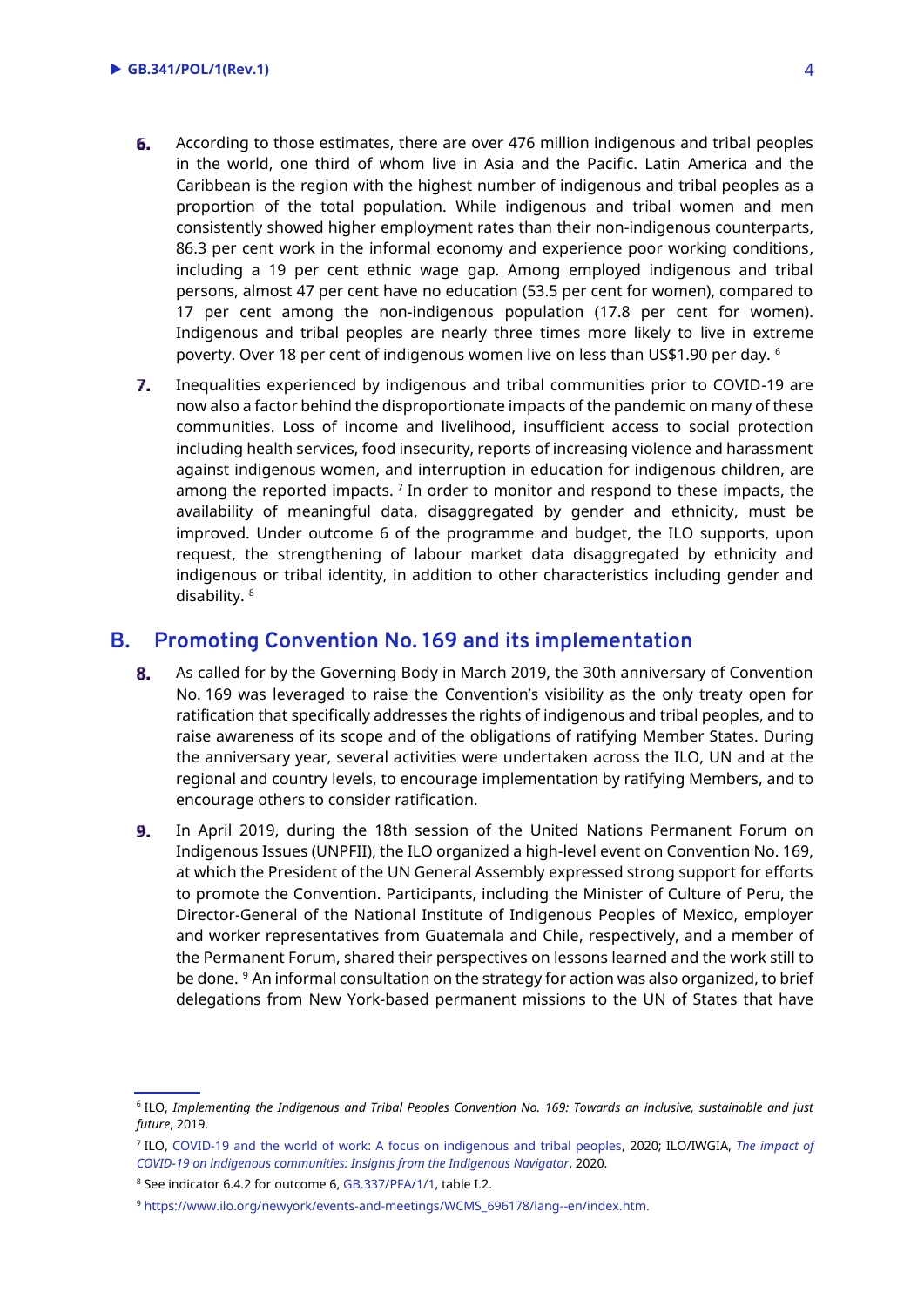ratified the Indigenous and Tribal Populations Convention, 1957 (No. 107) or Convention No. 169.

- 10. In July 2019, a first-of-its kind Global Dialogue on Convention No. 169 was held in Geneva, allowing tripartite constituents from Chile, Colombia, Costa Rica, Guatemala, Honduras, Nepal, Norway and Peru to share experiences concerning the Convention's implementation. Participants also engaged in dialogue with members of the ILO Committee of Experts on the Application of Conventions and Recommendations (CEACR), the Chair of UNPFII, the Special Rapporteur on the rights of indigenous peoples, and a member of the Expert Mechanism on the Rights of Indigenous Peoples. A central topic was the scope of state duty to consult, with the objective of obtaining consent. Participants agreed that appropriate institutions and consultation procedures were indispensable for attaining fair and transparent results, including achieving agreement or consent, or for determining the proper course of action where agreement or consent could not be found. They welcomed the dialogue and expressed an interest in organizing similar opportunities in future.
- 11. In December 2019, a Latin American Regional Forum and tripartite workshop on lessons learned in the implementation of Convention No. 169 were held in Lima, Peru, with tripartite participation from ten countries, as well as the participation of representatives of indigenous peoples, UN agencies, regional organizations, NGOs and the diplomatic community. During the workshop, constituents discussed key issues related to strengthening institutions and frameworks for consultation with indigenous peoples (legal frameworks, type of institutions, time frames, identification of representative institutions of indigenous peoples, funding for consultation processes). In conjunction with the workshop, an online training course on Convention No. 169 was launched, developed jointly by the ILO and the Spanish Agency for International Development Cooperation (AECID).
- 12. An event to mark the 30th anniversary of Convention No. 169 was hosted by the Embassy of Spain in San Jose, Costa Rica, in December 2019, affording an opportunity for constituents, indigenous peoples and the diplomatic community to discuss strengthening application of the Convention in Costa Rica. <sup>10</sup> In Bangladesh, where Convention No. 107 remains in force, Convention No. 169 was highlighted during an event in Dhaka, on the International Day of the World's Indigenous Peoples. Attention was also drawn to the Convention during the ILO Centenary celebrations in Manila, Philippines.
- 13. During these events, constituents highlighted: the role of the Office in providing expertise on the Convention in global and country-level discussions; the importance of raising awareness of the Convention among judges; the usefulness of documenting experiences for sharing, learning and policy development; the need to intensify capacitybuilding on the Convention for constituents, indigenous peoples, UN officials and civil society; the need for clear legal and institutional frameworks for participation and consultation, both for the protection of indigenous peoples' rights and as an enabler for sustainable enterprises; the importance of support for indigenous peoples' enterprises; and the positive role that employers' and workers' organizations can play in strengthening application of the Convention.
- 14. As envisaged in the strategy for action and the strategic plan for engagement, and in response to constituents' requests, several new tools on Convention No. 169 were made

<sup>10</sup> [https://www.ilo.org/global/docs/WCMS\\_734837/lang--en/index.htm.](https://www.ilo.org/global/docs/WCMS_734837/lang--en/index.htm)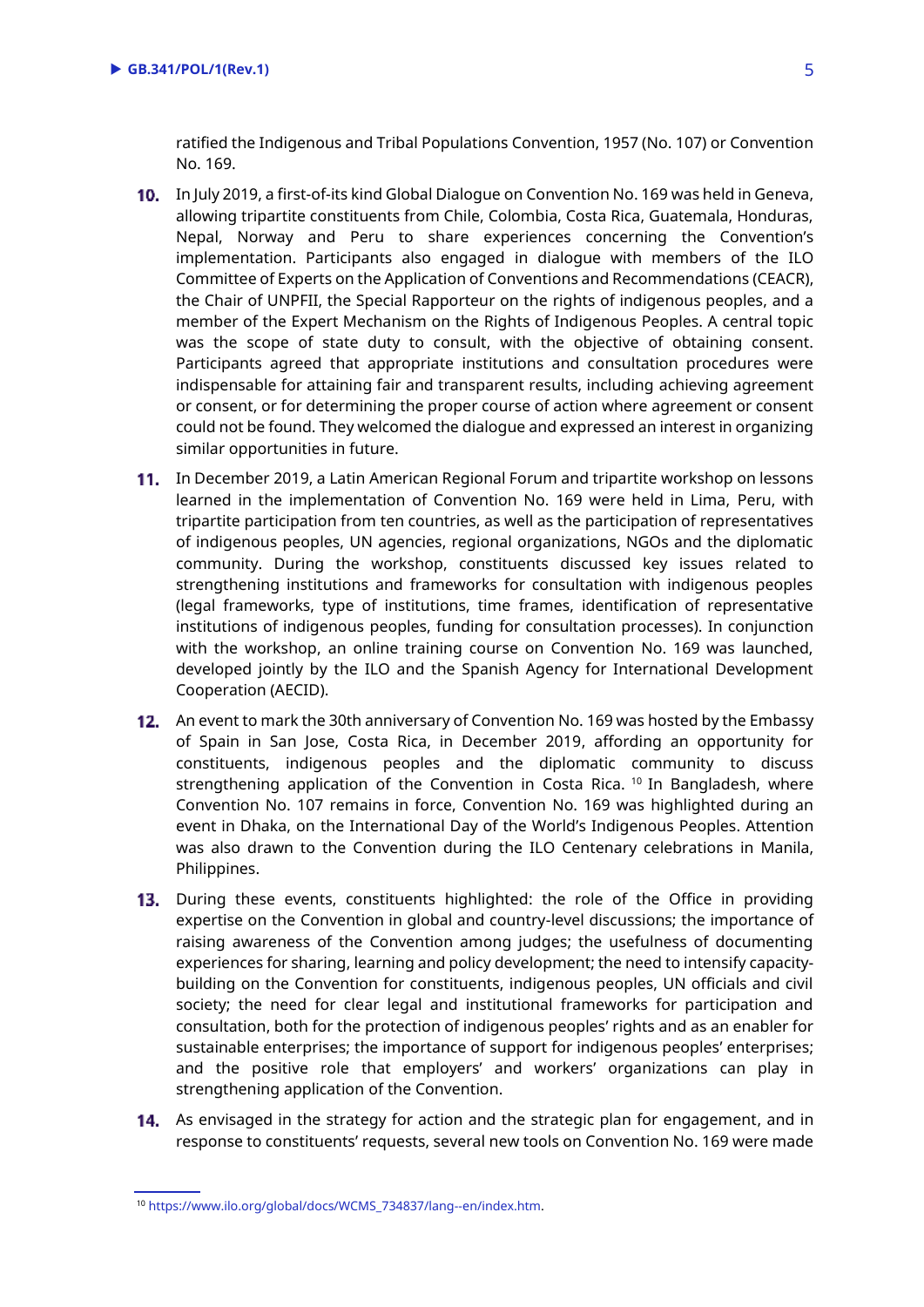available: a thematic compilation of excerpts from the reports and comments of the supervisory bodies concerning Convention No. 169; a specific tool for judges and lawyers, drawing on the work of the supervisory bodies; and a series of countries profiles comprising information on existing laws, policies and other measures taken to apply the Convention in 14 countries in Latin America.

- The general observation on the Convention, <sup>11</sup> adopted by the CEACR at its 2018 session, was issued as a stand-alone brochure to facilitate its dissemination. A thematic search function was developed to allow easy access to NORMLEX content on Convention No. 169. ILO tools on the Convention can be accessed easily using the web-based C169-Toolbox  $12$  as a single entry point. These tools have been actively used and disseminated in the context of capacity-building, webinars and other events, including in collaboration with the International Training Centre (ITC) of the ILO in Turin.
- 16. As part of its efforts to mitigate the impacts of the COVID-19 pandemic and pave the way for inclusive and sustainable recovery, the Office is currently documenting experiences and practices with regard to consultation and participation, indigenous peoples' access to social protection, and combating child labour affecting indigenous communities. An inter-regional course on Convention No. 169 at the ITC, which was planned for 2020, was postponed due to COVID-19 and will instead be held virtually in 2021.

## **C. Strengthening institutionalized dialogue, consultation and participation**

- 17. Institutions and mechanisms for indigenous peoples' participation and consultation, as required under Convention No. 169, are often either weak or completely absent. Countries that have a dedicated lead agency for indigenous peoples' affairs, which also coordinates action by other relevant government agencies, are best placed to assist indigenous and tribal communities in the context of the pandemic. <sup>13</sup> The COVID-19 crisis is also illustrating that coordination among all relevant government entities is essential for addressing the rights and needs of these communities effectively.
- **18.** To ensure an inclusive and sustainable recovery, action must be stepped up to close long-standing institutional and regulatory gaps, especially with regard to participation and consultation. This is essential for ensuring that indigenous and tribal peoples benefit from public polices, including access to decent work and social protection, with access to healthcare, on an equal footing with the rest of society.
- **19.** As and when economic reactivation commences, adequate state institutions responsible for consultation with indigenous and tribal peoples, in line with Convention No. 169, and clear procedures and legal security will be essential for ensuring that the rights of indigenous and tribal peoples are respected, and for creating an enabling environment for public and private sector-led development. <sup>14</sup>
- 20. In Guatemala, the ILO is providing support for strengthening the institutions responsible for indigenous peoples' affairs, in collaboration with the Office of the UN Resident Coordinator and the United Nations Development Programme. An online capacitybuilding programme for key public officials from relevant government agencies was

<sup>11</sup> [https://www.ilo.org/wcmsp5/groups/public/---ed\\_norm/---normes/documents/publication/wcms\\_717509.pdf.](https://www.ilo.org/wcmsp5/groups/public/---ed_norm/---normes/documents/publication/wcms_717509.pdf) <sup>12</sup> [https://www.ilo.org/global/topics/indigenous-tribal/toolbox/lang--en/index.htm.](https://www.ilo.org/global/topics/indigenous-tribal/toolbox/lang--en/index.htm)

<sup>&</sup>lt;sup>13</sup> ILO, COVID-19 and the world of work: A focus on indigenous and tribal peoples, 2020.

<sup>&</sup>lt;sup>14</sup> ILO, COVID-19 and the world of work: A focus on indigenous and tribal peoples, 2020.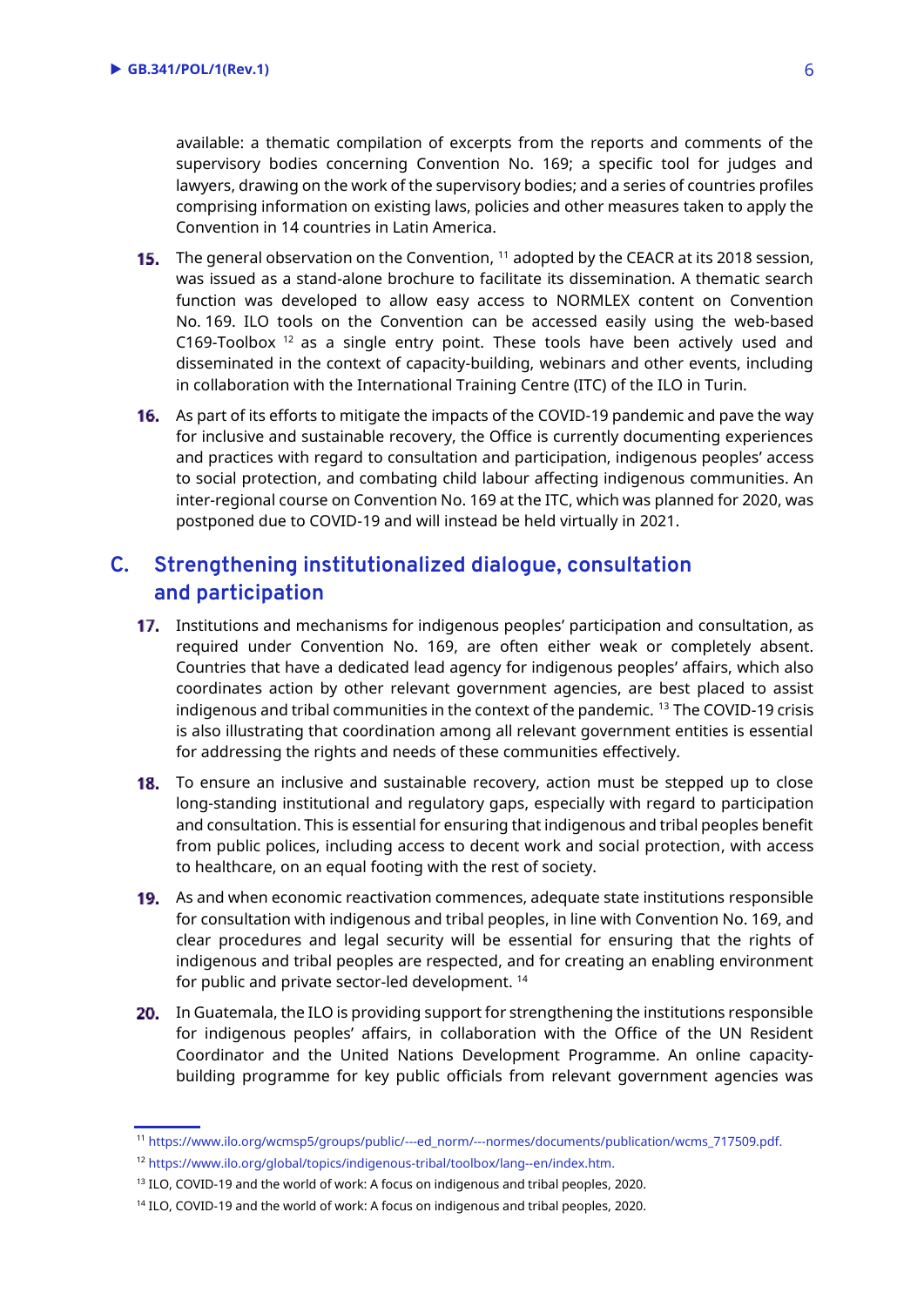designed and implemented in cooperation with the Ministry of Labour and the Ministry of Mining, with contributions from experts from Chile, Colombia and Peru. The ILO is also supporting a platform that brings together Guatemalan unions and indigenous peoples *(mesa sindical y pueblos indigenas)*, as well as employers' organizations, to boost application of Convention No. 169. This included experience-sharing workshops for employers' and workers' representatives from Central America in August and September 2019, respectively.

21. Activities to raise awareness of responsibilities and obligations under Convention No. 169 related to participation and consultation were also carried out through the Joint Project on Responsible Business Conduct in Latin America and the Caribbean, implemented with the Organisation for Economic Co-Operation and Development and the Office of the United Nations High Commissioner for Human Rights, and with support from the European Union.<sup>15</sup>

## **D. Fundamental principles and rights at work, working conditions and livelihoods**

- 22. The recent ILO regional and global estimates of indigenous and tribal peoples' employment and poverty confirm the relevance of the strategy's integrated approach, which combines focus on fundamental principles and rights at work, working conditions and livelihoods, including by supporting indigenous and tribal peoples' enterprises and cooperatives.
- 23. While over 55 per cent of indigenous and tribal workers are employed in agriculture, indigenous people are also employed in other sectors including commerce, tourism, care, manufacturing and mining. Globally, over 73 per cent of indigenous and tribal peoples live in rural areas where labour inspection tends to be weak. <sup>16</sup> With many engaged in sectors hard-hit by the COVID-19 pandemic, and often in the informal economy, many indigenous and tribal communities are enduring hardship caused by limited access to healthcare, loss of income, and food insecurity. <sup>17</sup> Expected increases in poverty may lead to increased vulnerability to discrimination, child labour and forced labour practices. Freedom of association and the right to collective bargaining are key for improving working conditions for indigenous and tribal workers and reducing that vulnerability. Alliances and networks of unions and indigenous and tribal peoples' organizations have a role to play in this regard.
- 24. Indigenous and tribal peoples' traditional livelihood strategies and occupations, many of which rely on land and natural resources, have helped these communities cope with the impacts of the COVID-19 pandemic. As part of an inclusive and sustainable recovery, they can also be leveraged as assets for strengthening local economies and resilience through indigenous entrepreneurship and cooperatives, generating green jobs and protecting biodiversity. <sup>18</sup>

<sup>&</sup>lt;sup>15</sup> The 2017 revision of the Tripartite Declaration of Principles concerning Multinational Enterprises and Social Policy included Convention No. 169 in its annex.

<sup>16</sup> ILO, *Implementing the Indigenous and Tribal Peoples Convention No. 169: Towards an inclusive, sustainable and just future*, 2019.

<sup>17</sup> ILO, COVID-19 and the world of work: A focus on indigenous and tribal peoples, 2020; ILO/IWGIA, *The impact of COVID-19 on indigenous communities: Insights from the Indigenous Navigator*, 2020.

<sup>18</sup> ILO, *[Indigenous peoples and climate change: From victims to change agents through decent work](https://www.ilo.org/wcmsp5/groups/public/---dgreports/---gender/documents/publication/wcms_551189.pdf)*, 2017.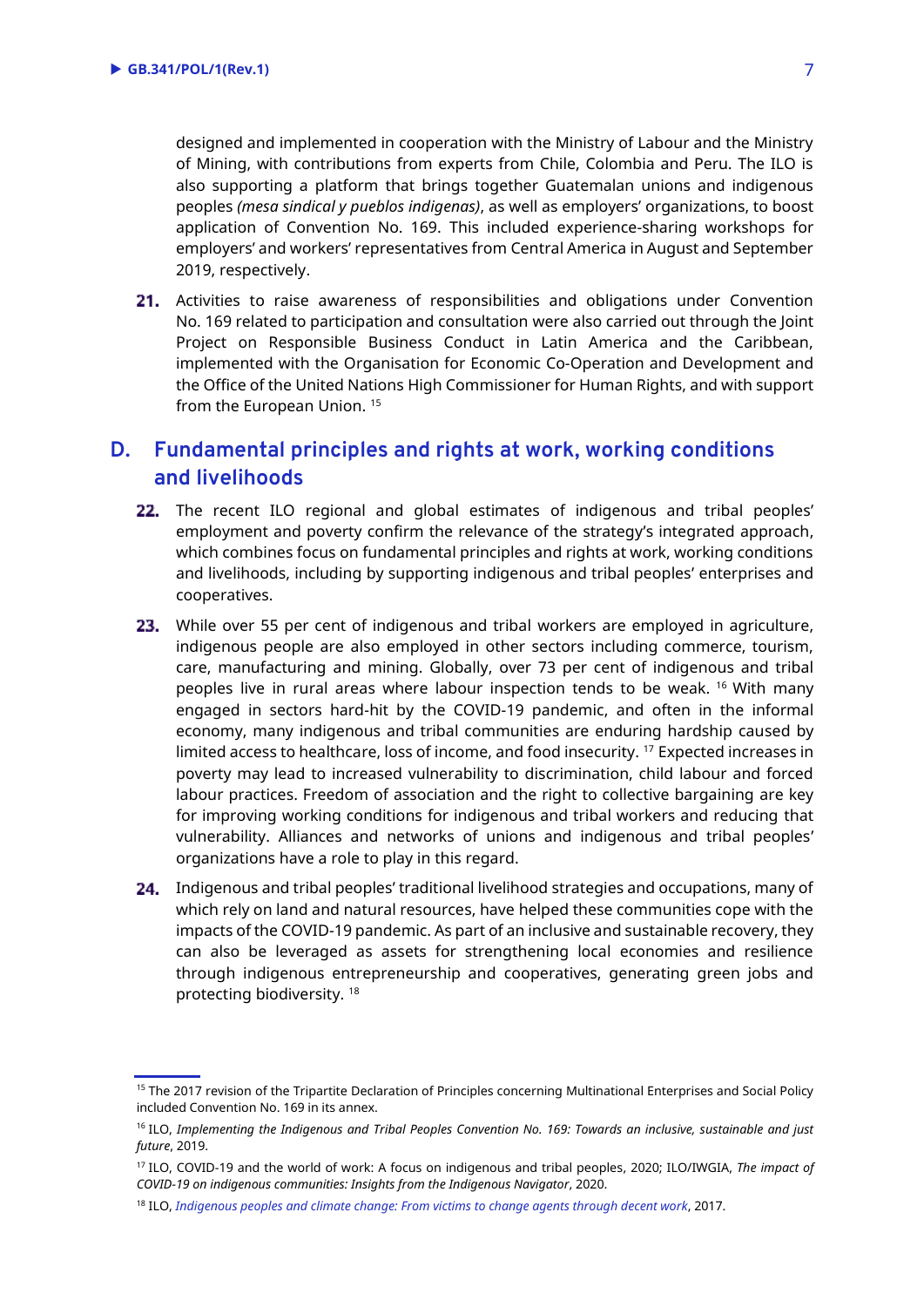25. With support from the Swedish International Development Cooperation Agency (SIDA) and AECID, the ILO has been working in Bangladesh, Guatemala and the Plurinational State of Bolivia to promote indigenous and tribal women's access to decent work, with a focus on particular occupations and sectors, such as construction, domestic work and agriculture. In Brazil, in partnership with the Public Ministry of Labour, the ILO worked with indigenous and *Quilombola* communities on agro-ecological food production and marketing. The ILO's Bridge Project, which is funded by the United States Department of Labor, works to combat forced labour practices in several countries with indigenous and tribal peoples' communities. The ILO also continues to support employment-intensive public investment projects, including in crisis-affected areas, such as water supply projects in the Philippines and Papua New Guinea, funded by the Japanese Government. By building skills and generating jobs and income, these projects have a lasting positive impact on local economies.

#### **E. Indigenous and tribal women**

- 26. A lesson learned from ILO activities to promote indigenous and tribal women's access to productive employment and decent work, is that the disadvantages they face in the world of work are linked to broader patterns of discrimination and exclusion. Research carried out with support from SIDA explored barriers for indigenous and tribal women's participation in decision-making, such as economic dependence, violence and harassment, and weak capacity of their organizations. This research generated insights to inform future interventions to promote access to productive employment and decent work as a strategy to reduce these barriers. <sup>19</sup>
- 27. The COVID-19 pandemic has, in many ways, increased the risks and vulnerabilities faced by indigenous and tribal women in the world of work. <sup>20</sup> The ILO supported indigenous women entrepreneurs in Guatemala in establishing a cooperative, developing an online shop, and linking up with the Global Indigenous Business Network. In Argentina, the ILO implemented a financial education programme for training trainers on economic empowerment under the UN/EU Spotlight Initiative, which works towards the elimination of violence against women and supports indigenous communities, with a focus on indigenous women, in developing sustainable and inclusive tourism. The Violence and Harassment Convention, 2019 (No. 190) and the Violence and Harassment Recommendation, 2019 (No. 206) offer an opportunity to include indigenous women in efforts to eliminate these practices.

#### **F. Extending social protection**

**28.** Although further analysis is needed of the social protection gaps faced by indigenous and tribal peoples and approaches for overcoming them, ILO research suggests that lack of access can be attributed to a combination of factors: large proportions of indigenous workers in the informal economy; lack of access to public services, particularly in rural and remote areas; lack of national identity cards; lack of access to information on available protection; and programmes potentially not taking into account the specific needs and characteristics of indigenous and tribal communities, including their culture and traditional practices, or the needs of indigenous persons with disabilities or living

<sup>&</sup>lt;sup>19</sup> ILO (forthcoming).

<sup>20</sup> ILO/IWGIA, *[Indigenous women's realities: Insights from the Indigenous Navigator](https://www.iwgia.org/images/publications/new-publications/2020/IndigenousNavigator/Indigenous_Womens_realities_-_Insights_from_the_IN_EN.pdf)*, 2020.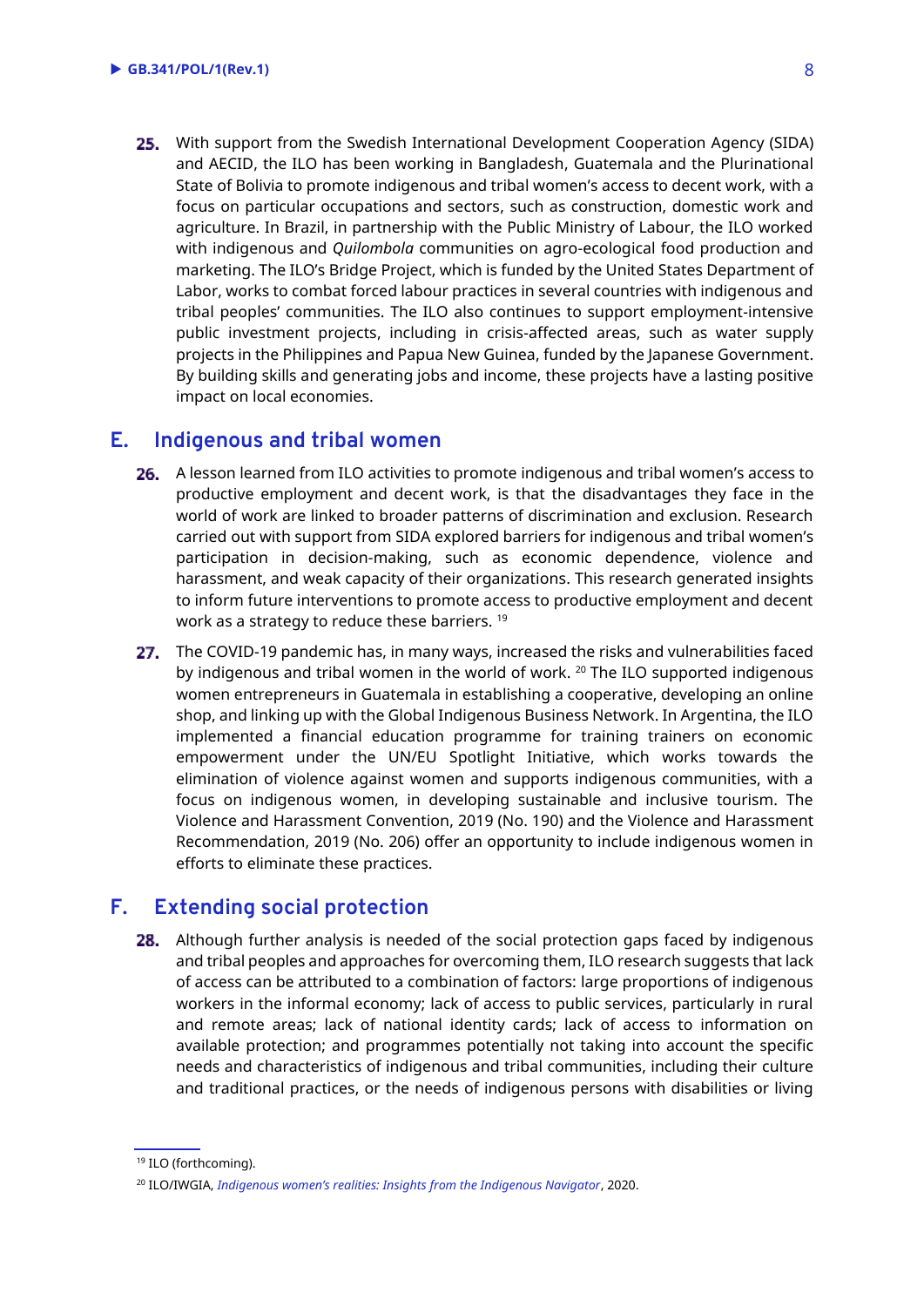with HIV. In the context of the COVID-19 pandemic, racial discrimination was identified as a factor impeding access to healthcare services. <sup>21</sup>

29. The COVID-19 pandemic, with its devastating impacts on indigenous and tribal peoples' incomes and livelihoods, has further exposed the gaps in national social protection floors and the systems providing social protection to these groups. Indigenous and tribal women are particularly affected by social protection gaps for reasons including: the disproportionately high number of them employed in the informal economy; limited access to property and financial assets; and barriers to decision-making. Future action to extend social protection will therefore need to focus specifically on indigenous and tribal women. In line with Convention No. 169, indigenous and tribal peoples should participate in the development of social protection polices and measures.

#### **G. Partnerships**

- **30.** During 2019, the ILO became Co-Chair of the Inter-Agency Support Group on Indigenous Issues (IASG), alongside permanent Co-Chair, the United Nations Department of Economic and Social Affairs. The ILO hosted the IASG annual meeting at ILO headquarters in Geneva in September 2019. The meeting included a dialogue with the Director-General as well as ILO constituents. The central themes of the meeting were ensuring that indigenous peoples are not left behind in the implementation of the 2030 Agenda for Sustainable Development, and the need to strengthen UN system collaboration and coherence in the context of the ongoing reform of the UN development system.
- **31.** The need to revitalize the system-wide action plan for ensuring a coherent approach to achieving the ends of the United Nations Declaration on the Rights of Indigenous Peoples<sup>22</sup> was subsequently discussed by the High-Level Committee on Programmes of the United Nations Chief Executives Board for Coordination (CEB) in October 2019. <sup>23</sup> The CEB subsequently issued a Call to Action in November 2020. <sup>24</sup> The Call to Action, the first of its kind, highlights Convention No. 169 and the ILO supervisory bodies, along with the United Nations Declaration, and stresses support for Member States in establishing mechanisms and procedures for consultations within indigenous peoples. The CEB requested that IASG collect and analyse lessons learned from UN actions supporting of the rights of indigenous peoples, and make recommendations on how to step up efforts to work collaboratively to strengthen coherence, consistency and impact.
- **32.** Other key ILO engagements with the UN system included active participation in the elaboration of an IASG quidance note on indigenous peoples and COVID-19, <sup>25</sup> which draws attention to social protection gaps affecting indigenous peoples, as well as the United Nations Model Approach for Environmental and Social Standards that includes a

<sup>21</sup> ILO[, Social Protection for Indigenous Peoples,](https://www.ilo.org/wcmsp5/groups/public/---ed_protect/---protrav/---ilo_aids/documents/publication/wcms_626564.pdf) 2018; ILO/IWGIA, *The impact of COVID-19 on indigenous communities: Insights from the Indigenous Navigator*, 2020; ILO, COVID-19 and the world of work: A focus on indigenous and tribal peoples, 2020; Pan American Health Organization[, Indigenous and Afro-descendant voices must be front and center](https://www.paho.org/en/news/30-10-2020-indigenous-and-afro-descendant-voices-must-be-front-and-center-covid-19-response)  of COVID-19 response in [the Americas, says PAHO,](https://www.paho.org/en/news/30-10-2020-indigenous-and-afro-descendant-voices-must-be-front-and-center-covid-19-response) 30 October 2020.

<sup>22</sup> [E/C.19/2016/5.](https://undocs.org/en/E/C.19/2016/5)

<sup>23</sup> [CEB/2019/6,](https://undocs.org/CEB/2019/6) para. 30.

<sup>&</sup>lt;sup>24</sup> UNSCEB, Building an Inclusive, Sustainable and Resilient Future with Indigenous Peoples: A Call to Action, November 2020.

<sup>&</sup>lt;sup>25</sup> [Indigenous Peoples and COVID-19: A Guidance Note for the UN System prepared by the United Nations Inter-](https://www.un.org/development/desa/indigenouspeoples/wp-content/uploads/sites/19/2020/04/Indigenous-peoples-and-COVID_IASG_23.04.2020-EN.pdf)[Agency Support Group on Indigenous Issues.](https://www.un.org/development/desa/indigenouspeoples/wp-content/uploads/sites/19/2020/04/Indigenous-peoples-and-COVID_IASG_23.04.2020-EN.pdf)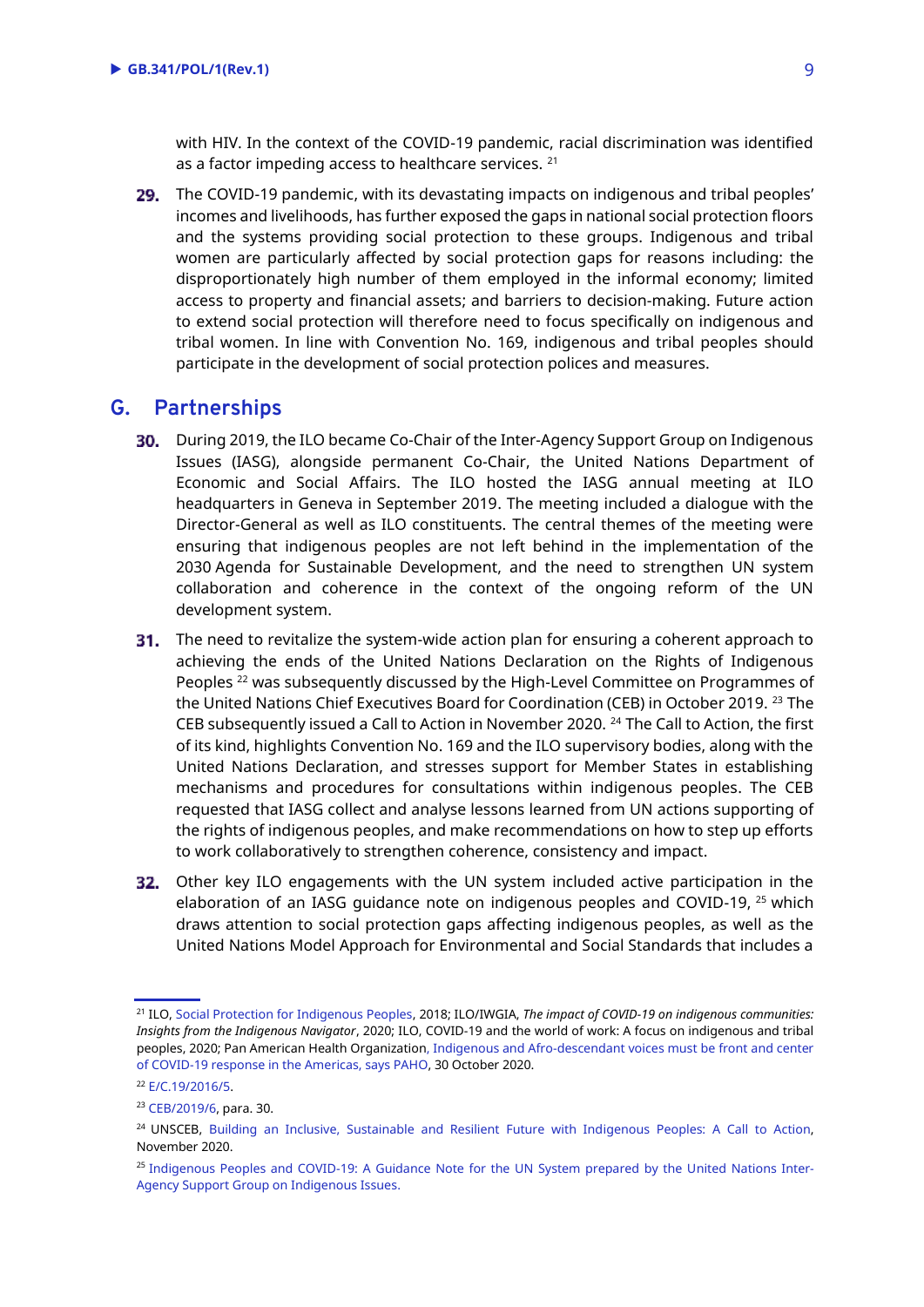dedicated chapter on indigenous peoples. <sup>26</sup> The Office has continued to collaborate with the Indigenous Peoples Major Group for Sustainable Development (IPMG), including in the context of the Indigenous Navigator initiative supported by the European Union. <sup>27</sup>

# **Taking stock and moving forward: Building back better in partnership**

- 33. Since the Governing Body first endorsed the strategy for action in 2015, successive programmes and budgets have articulated a focus on indigenous and tribal peoples, across several policy outcomes. In the Programme and Budget for 2020–21, output 6.4 under outcome 6 (Gender equality and equal opportunities and treatment for all in the world of work) puts targeted programmatic focus on indigenous and tribal peoples and Convention No. 169, while other outcomes also continue to pay attention to this group through attention to groups in vulnerable situations, gender equality and nondiscrimination as cross-cutting concerns.
- **34.** New tools and knowledge products, dissemination of the work of supervisory bodies, and dialogues and events at the global, regional and country levels involving constituents, indigenous peoples, representatives of UN bodies and other actors, have contributed to a better understanding of the underlying issues and challenges, and have ensured greater visibility of Convention No. 169. South–South experience sharing played an important role. As IASG Chair, the ILO facilitated interactions between constituents and representatives of the UN system, and advanced the process for improved UN system-wide coherence and effectiveness, mandated by the CEB's unique Call for Action.
- 35. Despite the efforts made, challenges remain with regard to promoting Convention No. 169 and its implementation. To tackle these challenges effectively and in a timely manner, the ILO will need to scale up support for constituents and work with indigenous and tribal peoples and UN partners, particularly at the country level. While the scale of the ILO's work in this field will depend on resources available, future action could place emphasis on:
	- scaling up country-level capacity-building on Convention No. 169 among constituents, to promote its ratification and effective implementation;
	- designing an initiative to promote Convention No. 169 as a framework for advancing inclusive and sustainable development in regions where it is less visible;
	- supporting the establishment of institutions, mechanisms and procedures for indigenous peoples' participation and consultation, in line with Convention No. 169;
	- promoting fundamental principles and rights at work for indigenous and tribal workers – universal ratification of the Worst Forms of Child Labour Convention , 1999 (No. 182) and the designation of 2021 as the International Year for the Elimination of Child Labour provide an opportunity to further explore and tackle child labour in indigenous and tribal communities;

<sup>&</sup>lt;sup>26</sup> [Moving towards a Common Approach to Environmental and Social Standards for UN Programming.](https://unemg.org/wp-content/uploads/2019/07/FINAL_Model_Approach_ES-Standards-1.pdf)

<sup>27</sup> ILO/IWGIA, *The impact of COVID-19 on indigenous communities: Insights from the Indigenous Navigator*, 2020; ILO/IWGIA, *[Indigenous women's realities: Insights from the Indigenous Navigator](https://www.iwgia.org/images/publications/new-publications/2020/IndigenousNavigator/Indigenous_Womens_realities_-_Insights_from_the_IN_EN.pdf)*, 2020.